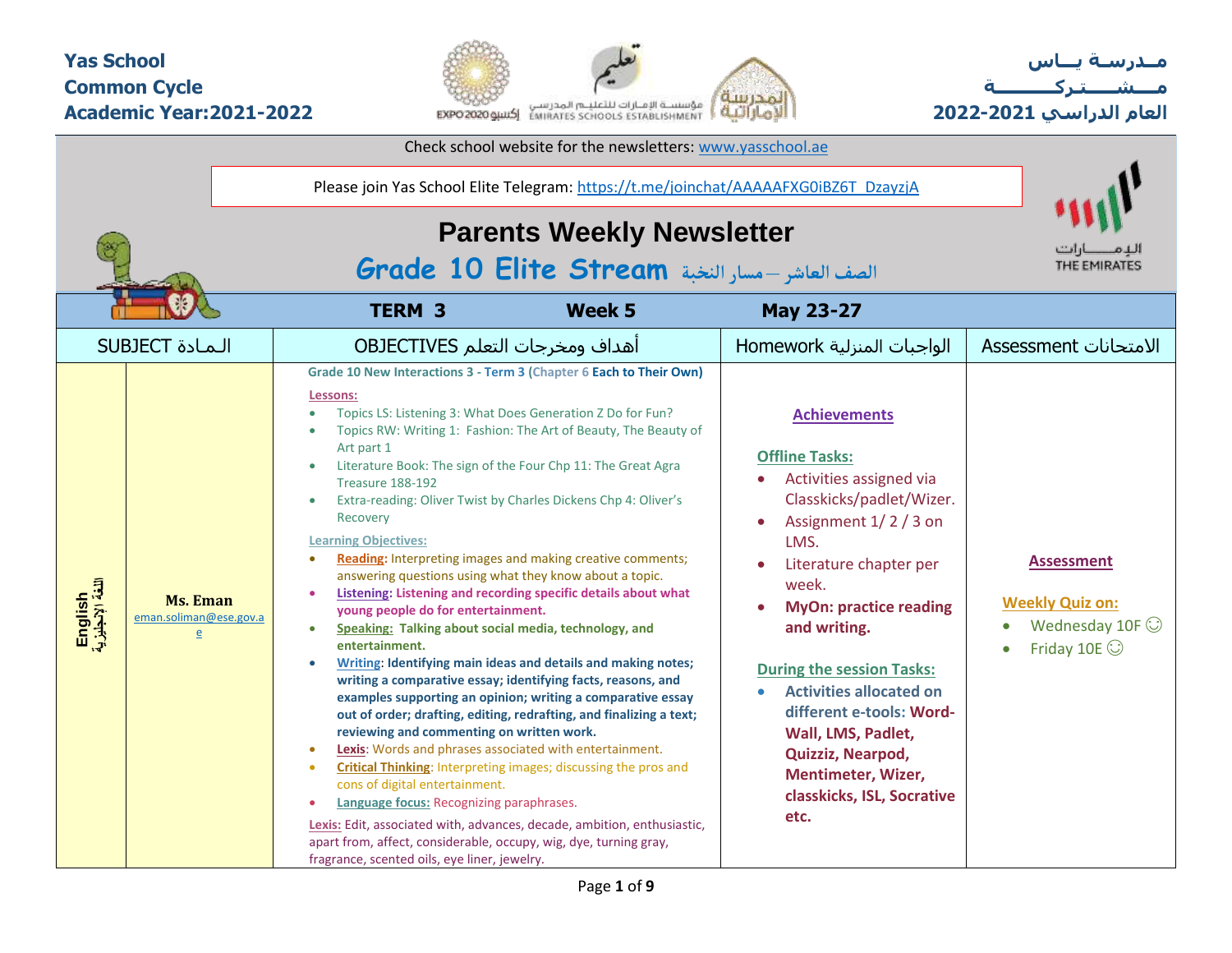| رياضيات<br>Math | <b>Mr. Basil</b><br>(10 F)<br>Basil.syam@ese.gov.ae  | C8L5 - Solving Linear-Nonlinear Systems<br>Solve systems of linear and nonlinear equations<br>algebraically and graphically.<br>Solve systems of linear and nonlinear inequalities<br>graphically.<br>C9L1 - Estimating Limits Graphically<br>Estimate limits of functions at a point.<br>Estimate limits of functions at infinity.<br>C9L2 - Evaluating Limits Algebraically<br>Evaluate limits of polynomial and rational functions at<br>selected points.<br>Evaluate limits of polynomial and rational functions at<br>infinity.                           | Complete "My path"<br>on Alex Platform    | Quiz 4<br>On Friday (20/05/2022)<br><b>Included Lessons:</b><br>$C8L5 - Solving$<br><b>Linear-Nonlinear</b><br>Systems.<br>C9L1 - Estimating<br><b>Limits Graphically.</b> |
|-----------------|------------------------------------------------------|----------------------------------------------------------------------------------------------------------------------------------------------------------------------------------------------------------------------------------------------------------------------------------------------------------------------------------------------------------------------------------------------------------------------------------------------------------------------------------------------------------------------------------------------------------------|-------------------------------------------|----------------------------------------------------------------------------------------------------------------------------------------------------------------------------|
|                 | Mr. Raju<br>(10 E)<br>Nagaraju.Bovina@ese.g<br>ov.ae | C8L5 - Solving Linear-Nonlinear Systems<br>Solve systems of linear and nonlinear equations<br>$\bullet$<br>algebraically and graphically.<br>Solve systems of linear and nonlinear inequalities<br>graphically.<br>C9L1 - Estimating Limits Graphically<br>Estimate limits of functions at a point.<br>Estimate limits of functions at infinity.<br>C9L2 - Evaluating Limits Algebraically<br>Evaluate limits of polynomial and rational functions at<br>$\bullet$<br>selected points.<br>Evaluate limits of polynomial and rational functions at<br>infinity. | <b>Homework</b><br>will be given in ALEKS | Quiz - 4 will be on Monday<br><b>C8L1, C8L2, C8L3</b>                                                                                                                      |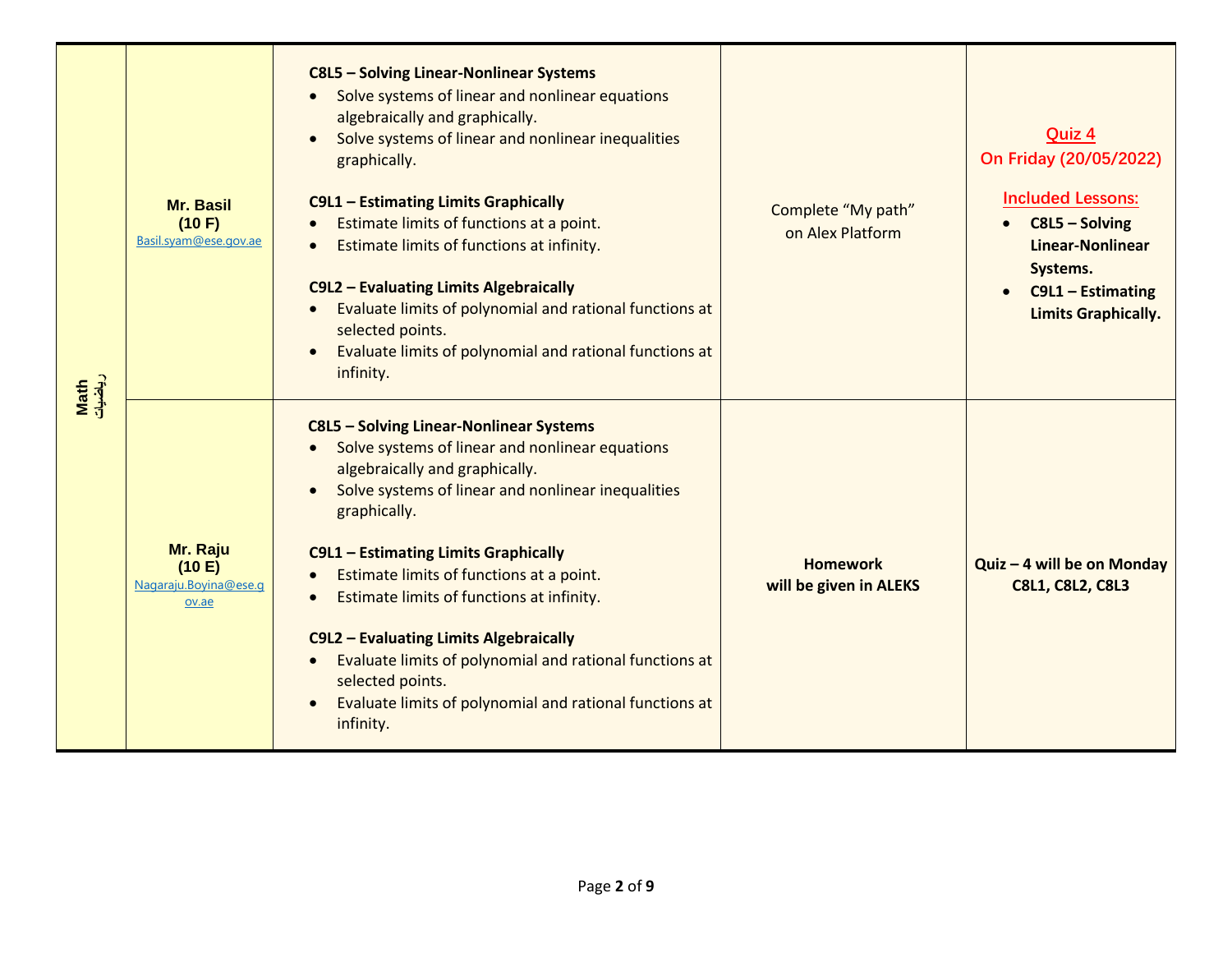| Biology                         | <b>Ms. Meeta</b><br>meeta.goklani@ese.gov.<br>ae     | <b>LESSON 3 NONINFECTIOUS DISORDERS</b><br><b>LESSON DIGESTIVE SYSTEM</b><br>Students will be able to:<br>Explain how cell structures in different types of<br>$\bullet$<br>organisms enable specialized cell functions.<br>Describe how organ systems work together to<br>$\bullet$<br>maintain homeostasis.<br>Predict the consequence of a disruption in<br>$\bullet$<br>homeostasis.                                                               | <b>Homework on Inspire Science</b>                                 | Weekly quiz on LMS                                                      |
|---------------------------------|------------------------------------------------------|--------------------------------------------------------------------------------------------------------------------------------------------------------------------------------------------------------------------------------------------------------------------------------------------------------------------------------------------------------------------------------------------------------------------------------------------------------|--------------------------------------------------------------------|-------------------------------------------------------------------------|
| <b>Physic</b><br>S.<br>الفيزياء | <b>Ms. Swati</b><br>swati.sachdeva@ese.gov.<br>ae    | Describe average velocity/speed, instantaneous<br>$\bullet$<br>velocity/speed from equation of position as a<br>function of time<br>Identify relationship between two points and slope of<br>the secant joining these points.<br>Analyze curves of position versus time graphs and<br>velocity vs time graphs in uniform & non uniform<br>motion.                                                                                                      | Worksheet given in class<br>Inspire activity                       | <b>Weekly Quiz on Tuesday</b>                                           |
| Chemistry<br>پیپاء<br>الکیمیاء  | Mr. Carl<br>Carl.Addison@ese.gov.ae                  | <b>Students to cover curriculum points:</b><br>Calculate formal charges on atoms in a Lewis<br>$\bullet$<br>structure.<br>Employ formal charges to identify the most likely<br>$\bullet$<br>structure of a compound when multiple Lewis<br>structures are possible.<br>Write Lewis structures for species that do not obey<br>$\bullet$<br>the octet rule.<br>Demonstrate the use of bond enthalpies to estimate<br>the enthalpy change in a reaction. | 'WEEK 5' Activities and lessons<br>in LMS to complete              | Pop Quiz Thursday                                                       |
|                                 | المعلم مصطفى (بنين)<br>mustafa.khalil@ese.gov.a<br>e | الطبيعة مدرسة دائمة<br>• القطاعات السبعة                                                                                                                                                                                                                                                                                                                                                                                                               | •       حل المهام في التعلم الذكي<br>•     تقديم التحدث يوم الخميس | الامتحان في الفصـول الأربعــة<br>الأول <i>ى من</i> الرواية يوم الأربعاء |
| Arabic<br>اللغة العربية         | المعلمة مهلة (بنات)<br>mahla.alhamadi@ese.go<br>v.ae | <mark>الفصل السابع والثامن من رواية الشيخ والبحر</mark><br>التقديم والتأخير                                                                                                                                                                                                                                                                                                                                                                            | حل المهام في منصة التعلم الذكي                                     | تقديم التحدث                                                            |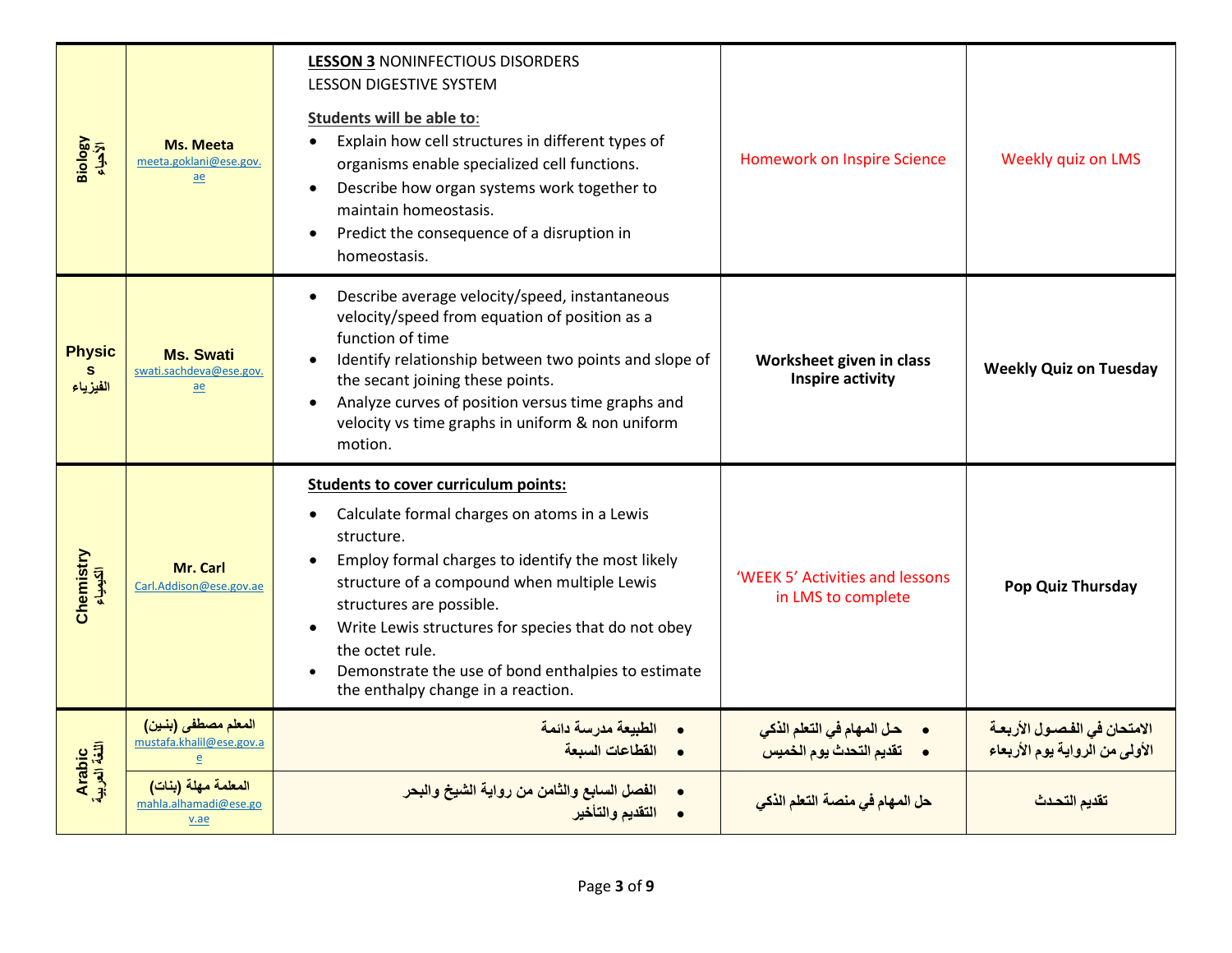| التربية الإسلامية<br>Islamic<br>Studies | المعلمة سعاد<br>suaad.alhousani@es<br>e.gov.ae                        | الجهاد في سبيل الله 1                                                                                    | أنشطة إثرائية عبر منصة LMS                  | درس التسامح تعلم ذاتى                                        |
|-----------------------------------------|-----------------------------------------------------------------------|----------------------------------------------------------------------------------------------------------|---------------------------------------------|--------------------------------------------------------------|
| Moral<br>Edu. &<br>Social               | اجتماعيات وأخلاقية<br>المعلمة سماح<br>samah-<br>ai.mohamed@ese.gov.ae | درس: الآفاق التكنولوجية للطاقة النووية والمدن المستدامة                                                  | •      حل الأنشطة الإثرائية عبر<br>LMS منصة |                                                              |
| Science<br>$\frac{9}{2}$                | المعلم سامر (بنين)<br>samir.ali@ese.gov.ae                            | <b>Data Structures</b>                                                                                   | <b>Activities on LMS</b>                    | None                                                         |
| Computer                                | المعلمة شيماء (بنات)<br>Shayma.Habboush@es<br>e.gov.ae                | <b>Data Structures</b>                                                                                   | <b>Activities on LMS</b>                    | <b>Project Evaluation</b>                                    |
| Visual Art<br>الفئون البصرية            | المعلمة فاتن (بنين)<br>faten.koussa@ese.gov.<br>$\underline{ae}$      | درس: الباروك -كارافاجـو - دا كورتونا                                                                     |                                             | البحث عن مفهوم<br>1- الباروك<br>1. كارافاجو<br>2. دا كورتونا |
|                                         | المعلمة جيهان (بنات)<br>gehan.elhawy@ese.gov<br>$a$ e                 | الفنان الهولندي :<br>یوهانس فیرمیر - Johannes Vermeer<br>الرسام الفرنسي :<br>Claude Lorrain - كلود لورين | كتاب الطالب<br>الدرس الحادي والعشرون        |                                                              |
| <b>Drama</b><br><b>AMC</b>              | المعلم محمود (بنين)<br>mahmoud.hmohamed<br>@ese.gov.ae                | محور التمثيل ( التمثيل الصامت )                                                                          |                                             |                                                              |
|                                         | المعلمة فاطمة (بنات)<br>fatma.abdelaziz@ese.q<br>ov.ae                | محور التمثيل : التمثيل الصامت                                                                            |                                             |                                                              |
| Music<br>موسیقی                         | المعلم سلمان (بنين)<br>Selmen.zenned@ese.q<br>ov.ae                   | أداع آلى جأماعى                                                                                          |                                             |                                                              |
|                                         | المعلمة رحمه(بنات)<br>Rahma.Mehrez@ese.go<br>$va$                     | موسيقى العالم ـ موسيقى جنوب شرق آسيا ـ الموسيقى الأندونيسية                                              |                                             |                                                              |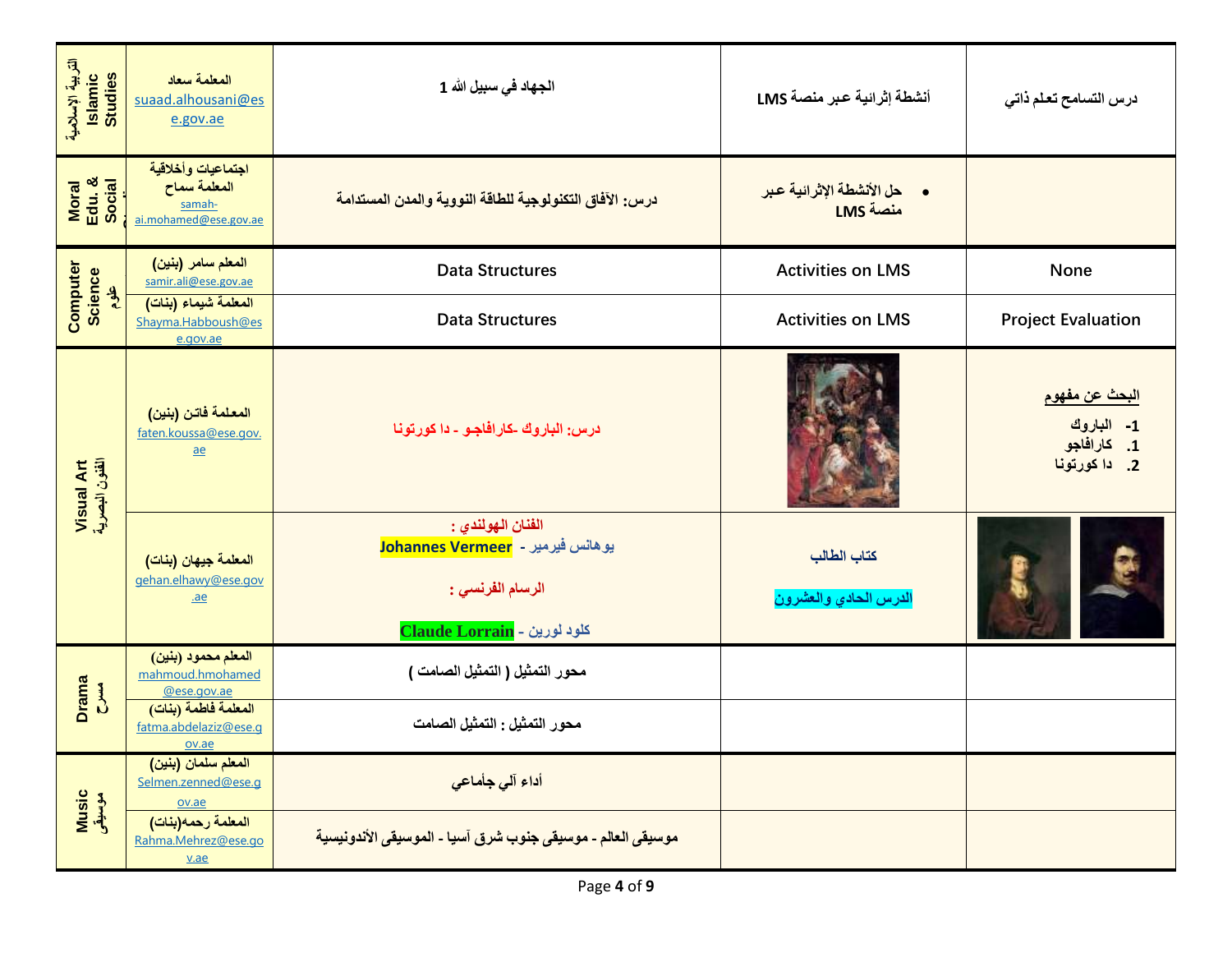| ఱ<br>Education<br>Health                                                                                                                                                                                   | wassim.khouaja@ese.go  | <b>Mr. Wassim</b><br>(Boys)<br>v.ae                   |              |                |   |                                     |                                                                                                                                                                |   |   |    | <b>Handball</b>        |                 |    |    |    |    |    |    |    | <b>SELF-LEARNING IN LMS</b> |    |    |    |    |    |    |    |                          |                |                      |    |
|------------------------------------------------------------------------------------------------------------------------------------------------------------------------------------------------------------|------------------------|-------------------------------------------------------|--------------|----------------|---|-------------------------------------|----------------------------------------------------------------------------------------------------------------------------------------------------------------|---|---|----|------------------------|-----------------|----|----|----|----|----|----|----|-----------------------------|----|----|----|----|----|----|----|--------------------------|----------------|----------------------|----|
| Physical                                                                                                                                                                                                   | sabiha.alkerwi@moe.gov | <b>Ms. Sabiha</b><br>(Girls)<br>.ae                   |              |                |   |                                     |                                                                                                                                                                |   |   |    | <b>Handball Skills</b> |                 |    |    |    |    |    |    |    | <b>SELF-LEARNING IN LMS</b> |    |    |    |    |    |    |    |                          |                |                      |    |
| Mandarin<br>البرنامج الصيني                                                                                                                                                                                |                        | Ms. Lina Yao<br>(Boys & Girls)<br>lina.yao@ese.gov.ae |              |                |   | $\bullet$<br>$\bullet$<br>$\bullet$ | Vocabulary: 因为, 所以, 先, 再, 五颜六色, 灯。<br>Be able to use "因为所以 (becauseso) to explain<br>the reason.<br>Be able to use "先再" (Firstagain) to explain the<br>reason. |   |   |    |                        |                 |    |    |    |    |    |    |    | LMS-Task2-Lesson 5          |    |    |    |    |    |    |    | <b>LMS-Lesson 5 Test</b> |                |                      |    |
| مواعيد الفحوصات الدورسة التي يجب إجـراؤها للطلبـة خـلال الفصل الثالث من العام الدراسي 2021-2022 م                                                                                                          |                        |                                                       |              |                |   |                                     |                                                                                                                                                                |   |   |    |                        |                 |    |    |    |    |    |    |    |                             |    |    |    |    |    |    |    |                          |                |                      |    |
| إبريل April                                                                                                                                                                                                | $\mathbf{1}$           | $\overline{2}$                                        | $\mathbf{3}$ | $\overline{4}$ | 5 | 6                                   | $\overline{7}$                                                                                                                                                 | 8 | 9 | 10 | 11                     | 12              | 13 | 14 | 15 | 16 | 17 | 18 | 19 | 20                          | 21 | 22 | 23 | 24 | 25 | 26 | 27 | 28                       | 29             | 30                   |    |
| مايو May                                                                                                                                                                                                   | $\overline{1}$         | $\overline{2}$                                        | 3            | $\overline{4}$ | 5 | 6                                   | $7\overline{ }$                                                                                                                                                | 8 | 9 | 10 | 11                     | 12              | 13 | 14 | 15 | 16 | 17 | 18 | 19 | 20                          | 21 | 22 | 23 | 24 | 25 | 26 | 27 | 28                       | 29             | 30 <sup>°</sup>      | 31 |
| يونيو June                                                                                                                                                                                                 | $\mathbf{1}$           | $\overline{2}$                                        | 3            | 4              | 5 | 6                                   | $\overline{7}$                                                                                                                                                 | 8 | 9 | 10 | 11                     | 12 <sup>7</sup> | 13 | 14 | 15 | 16 | 17 | 18 | 19 | 20                          | 21 | 22 | 23 | 24 | 25 | 26 | 27 | 28                       | 29             | 30                   |    |
|                                                                                                                                                                                                            |                        |                                                       |              |                |   |                                     | يجب إجراء الـفحص والحصول على نتيجـة سـلـبيـة لا تتجــاوز مـدة 96 ساعـة في بـداية الـفصـل الدراسي قـبـل الدخول إلى المبنى المدرسي.                              |   |   |    |                        |                 |    |    |    |    |    |    |    |                             |    |    |    |    |    |    |    |                          | <u>96 ساعة</u> |                      |    |
|                                                                                                                                                                                                            |                        |                                                       |              |                |   |                                     | يجب إجراء الفحص الدوري <mark>شهريًا</mark> للطلبة (الفحص المخبري الـPCR) ← (و يتطلب إجراء الفحص قبل إنقضـاء مـدة الشهـر).                                      |   |   |    |                        |                 |    |    |    |    |    |    |    |                             |    |    |    |    |    |    |    |                          |                | <mark>كل شىھر</mark> |    |
|                                                                                                                                                                                                            |                        |                                                       |              |                |   |                                     | الـتـطـعـيم إلـزامي للطـلبة الـذين يبلـغـون من العـمر 16 سنـة فـمـا فـوق فـقـط ، وغـير إلزامي للـطـلـبة دون سن 16 سنـة (اخـتياري ويـوصي بـ4).                  |   |   |    |                        |                 |    |    |    |    |    |    |    |                             |    |    |    |    |    |    |    |                          |                |                      |    |
| يجب تسليم نسخـة مطـبو عـة من تـقـرير نتيجة الفحـص السلبية المستخـرج من تـطـبيـق الحـصـن لمربى/ة الصف_<br>Y.<br>يجب تسليم نسخـة مطبوعـة من تـقـرير التـطـعـيم المستخـرج من تـطـبيـق الـحـصـن لمربـى/ة الصف_ |                        |                                                       |              |                |   |                                     |                                                                                                                                                                |   |   |    |                        |                 |    |    |    |    |    |    |    |                             |    |    |    |    |    |    |    |                          |                |                      |    |
| و فيما يأتي مواعيد وموقع الفحص المعتمد للطلبة ولأعضاء الكادر التعليمي بمدرسة ياس:<br>المكان: مركز الفحص (شركة ياس كلينيك) بمدرسة الأصايل                                                                   |                        |                                                       |              |                |   |                                     |                                                                                                                                                                |   |   |    |                        |                 |    |    |    |    |    |    |    |                             |    |    |    |    |    |    |    |                          |                |                      |    |

<u>الأوقات:</u>

- يوم السبت من الثالثة ظهرًا وحتى العاشرة مساءً ً
- وبوم الأحد من التاسعة صباحًا وحتى الرابعة مساءً ً<br>أ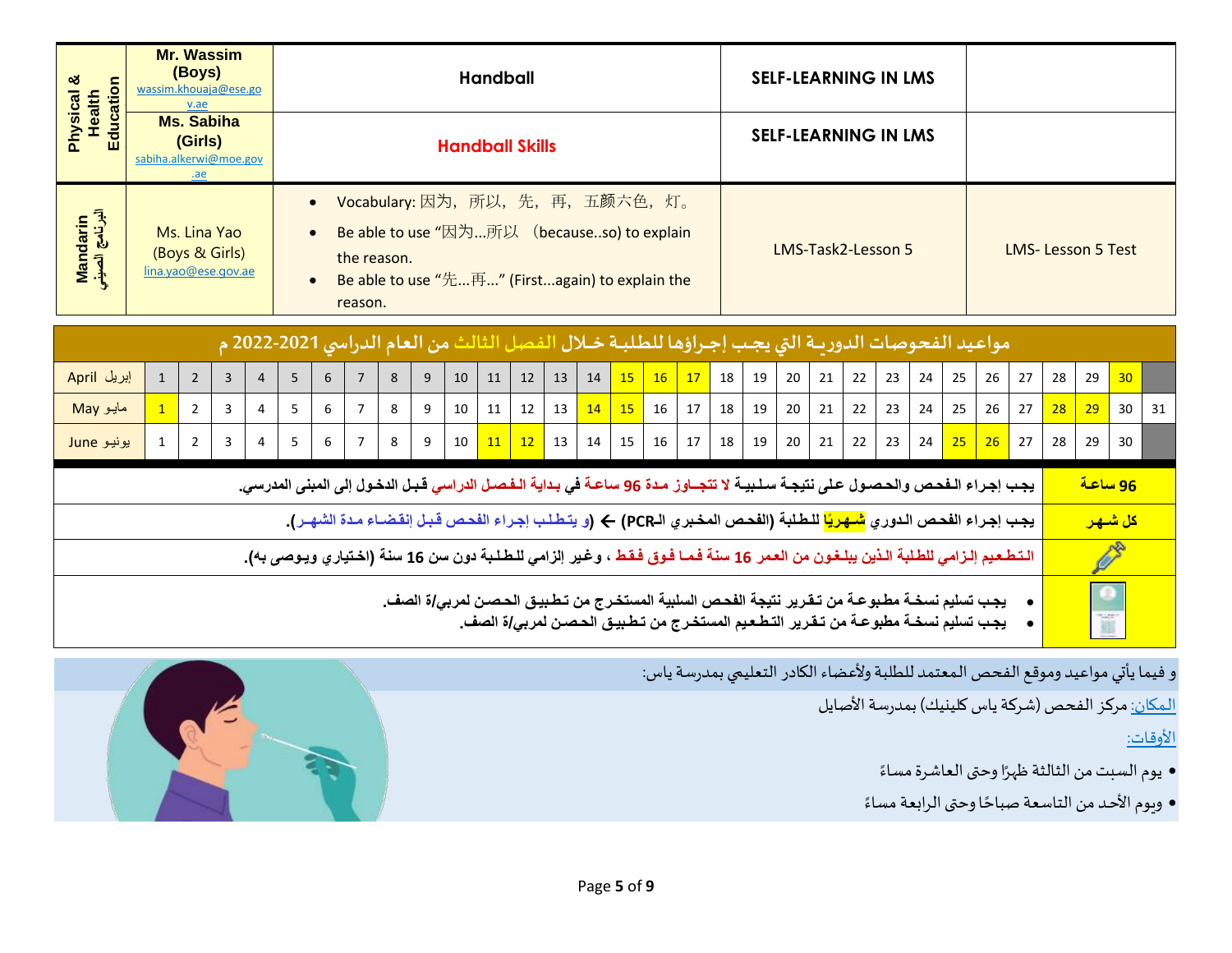#### السادة أولياء الأمور الكرام .. أبناؤنا الأعزاء .. تحية طيبة وبعد ،،

وفق التوجيهات الواردة إلينا من قبل المؤسسة نحتاج لمعرفة عدد الطلبة الذين يمارسون هوايات متنوعة وأنشطة خارجية لاصفية خلال فترة إجازات نهاية الأسابيع: ( خلال شهر مايو ) ، علما بأننا سنستمر في الحصر شهربا خلال الفترة القادمة ؛ لذا نرجو مشاركتكم الكريمة في الاستبيان التالي حول استثمار الطلبة أجازات نهاية الأسبوع في الأنشطة المتنوعة:

https://forms.office.com/r/NMZNkBUS1z

شاكرين لكم حسن تعاونكم معنا

مدرسةياس - مشتركة





البرنامج الزمني لاختبارات الفصل الدراسي الثالث لعام 2021 – 2022 م Exams Dates during Term 3 of Academic Year 2021-2022



|                    |    |    |      |                  |    |                                                                           | May 2022     |    |                     |                          |     |    |    |                                                | يونيو June 2022 |    |                                    |    |    |                  |    |                                  |   |                                         |                                          |     |    |                                      |
|--------------------|----|----|------|------------------|----|---------------------------------------------------------------------------|--------------|----|---------------------|--------------------------|-----|----|----|------------------------------------------------|-----------------|----|------------------------------------|----|----|------------------|----|----------------------------------|---|-----------------------------------------|------------------------------------------|-----|----|--------------------------------------|
| Tu                 | We | Th | - Fr | Sa               | Su |                                                                           | Mo           | Tu | We                  | Th                       | Fr. | Sa | Su |                                                | Mo              | Tu | We                                 | Th | Fr | Sa               | Su |                                  |   |                                         | Th                                       | Fr. | Sa | Su                                   |
|                    |    |    |      |                  | 3  |                                                                           |              |    |                     |                          |     |    |    |                                                |                 |    |                                    |    | 3  | 4                | 5  |                                  |   |                                         |                                          |     |    | 3                                    |
| 5                  | 6  |    | 8    |                  | 10 |                                                                           |              |    | 4                   |                          | 6   |    | 8  |                                                | 6               |    |                                    | 9  | 10 | 11               | 12 |                                  |   | 6                                       |                                          | 8   | 9  | 10                                   |
| 12                 | 13 | 14 | 15   | 16               | 17 |                                                                           | $\mathbf{q}$ | 10 | 11                  | 12                       | 13  | 14 | 15 |                                                | 13              | 14 | 15                                 | 16 | 17 | 18               | 19 |                                  |   | 13                                      | 14                                       | 15  | 16 | 17                                   |
| 19                 | 20 | 21 | 22   | 23               | 24 |                                                                           | 16           | 17 | 18                  | 19                       | 20  | 21 | 22 |                                                | 20              | 21 | 22                                 | 23 | 24 | 25               | 26 |                                  |   | 20                                      | 21                                       | 22  | 23 | 24                                   |
| 26                 | 27 | 28 | 29   | 30               |    |                                                                           | 23           | 24 | 25                  | 26                       | 27  | 28 | 29 |                                                | 27              | 28 | 29                                 | 30 |    |                  |    |                                  |   | 27                                      | 28                                       | 29  | 30 | 31                                   |
|                    |    |    |      |                  |    |                                                                           | 30           | 31 |                     |                          |     |    |    |                                                |                 |    |                                    |    |    |                  |    |                                  |   |                                         |                                          |     |    |                                      |
| April 1-15         |    |    |      |                  |    |                                                                           |              |    |                     |                          |     |    |    |                                                |                 |    |                                    |    |    |                  |    |                                  |   |                                         |                                          |     |    | تحليل النتائج                        |
| April 18           |    |    |      |                  |    |                                                                           |              |    |                     | اختبارات الإمسات الدولية |     |    |    | التقييم الختامي لمواد المجموعة A<br>June 14-23 |                 |    | <b>July 11-15</b>                  |    |    | امتحانات الاعادة |    |                                  |   |                                         |                                          |     |    |                                      |
| <b>April 18-22</b> |    |    |      |                  |    |                                                                           | May 16-31    |    |                     | اختبارات الماب الدولية   |     |    |    |                                                |                 |    | الامتحانات التعويضية<br>June 24-30 |    |    |                  |    |                                  |   |                                         |                                          |     |    |                                      |
|                    |    |    |      | إبريل April 2022 |    | عطلة الرئيع للطلبة<br>بدء دوام الطلبة<br>الاختبارات التعويضية للفصل الـ 2 |              |    | May 9-6<br>May 9-20 |                          |     |    |    | عطلة عيد الفطر المبارك                         |                 |    | June 1-10                          |    |    |                  |    | التقييم الختامي لمواد المجموعة B | 4 | Mo<br>11<br>18<br>25<br><b>July 4-8</b> | Tu<br>We<br>12<br>19<br>26<br>July 18-29 |     |    | يوليو 2022 July<br>عطلة الصيف للطلبة |

|                   |    | مات May 2022   |                          |                              |    |              |  |  |  |  |  |  |
|-------------------|----|----------------|--------------------------|------------------------------|----|--------------|--|--|--|--|--|--|
| Mo                | Tu | We             | Th                       | Fr                           | Sa | Su           |  |  |  |  |  |  |
|                   |    |                |                          |                              |    | $\mathbf{1}$ |  |  |  |  |  |  |
| $\mathcal{P}$     | 3  | $\overline{4}$ | 5                        | 6                            | 7  | 8            |  |  |  |  |  |  |
| 9                 | 10 | 11             | 12                       | 13                           | 14 | 15           |  |  |  |  |  |  |
| 16                | 17 | 18             | 19                       | 20                           | 21 | 22           |  |  |  |  |  |  |
| 23                | 24 | 25             | 26                       | 27                           | 28 | 29           |  |  |  |  |  |  |
| 30                | 31 |                |                          |                              |    |              |  |  |  |  |  |  |
| May 9-6           |    |                |                          | عطلة عيد الفطر المبارك       |    |              |  |  |  |  |  |  |
| May 9-20          |    |                | اختبارات الإمسات الدولية |                              |    |              |  |  |  |  |  |  |
| May 16-31         |    |                | اختبارات الماب الدولية   |                              |    |              |  |  |  |  |  |  |
| May <sub>24</sub> |    |                | اختبار البىسا الدولية    |                              |    |              |  |  |  |  |  |  |
| May 13, 20, 27    |    |                |                          | اختبارات القبول لمسار النخبة |    |              |  |  |  |  |  |  |

|                                  |                                                        | إبريل April 2022 |    |              |                |                |  |  |  |  |  |  |
|----------------------------------|--------------------------------------------------------|------------------|----|--------------|----------------|----------------|--|--|--|--|--|--|
| Mo                               | Tu                                                     | We               | Th | Fr           | Sa             | Su             |  |  |  |  |  |  |
|                                  |                                                        |                  |    | $\mathbf{1}$ | $\overline{2}$ | $\overline{3}$ |  |  |  |  |  |  |
| 4                                | $\overline{7}$<br>5<br>9<br>10<br>6<br>8               |                  |    |              |                |                |  |  |  |  |  |  |
| 11                               | 12<br>13<br>14<br>15<br>16<br>17                       |                  |    |              |                |                |  |  |  |  |  |  |
| 18                               | 19                                                     | 20               | 21 | 22           | 23             | 24             |  |  |  |  |  |  |
| 25                               | 26                                                     | 27               | 28 | 29           | 30             |                |  |  |  |  |  |  |
|                                  |                                                        |                  |    |              |                |                |  |  |  |  |  |  |
| April 1-15<br>عطلة الربيع للطلبة |                                                        |                  |    |              |                |                |  |  |  |  |  |  |
|                                  | بدء دوام الطلبة<br>April 18                            |                  |    |              |                |                |  |  |  |  |  |  |
|                                  | <b>April 18-22</b><br>الاختبارات التعويضية للفصل الـ 2 |                  |    |              |                |                |  |  |  |  |  |  |

مالحظة:

يتم تنفيذ جميع الاختبارات حضوريا في المبنى المدرسي  $\Box$ 

 $\Box$ يتم تنفيذ جميع الاختبارات إلكترونيا وينبغي إحضار الطالب جهازه المحمول مشحونا بالكامل لأداء الاختبارات المقررة.

 $\Box$ يتم تنفيذ الاختبارات الختامية لنهاية العام الدراسي (( ورقيا )) للصفين الثالث والرابع.

 $\Box$ يتوجب التزام الطلبة بارتداء الزي الـمدرسي أثناء تواجدهم في الـمدرسة وأثناء تأديتهم للاختبارات الـمركزية والدولية.

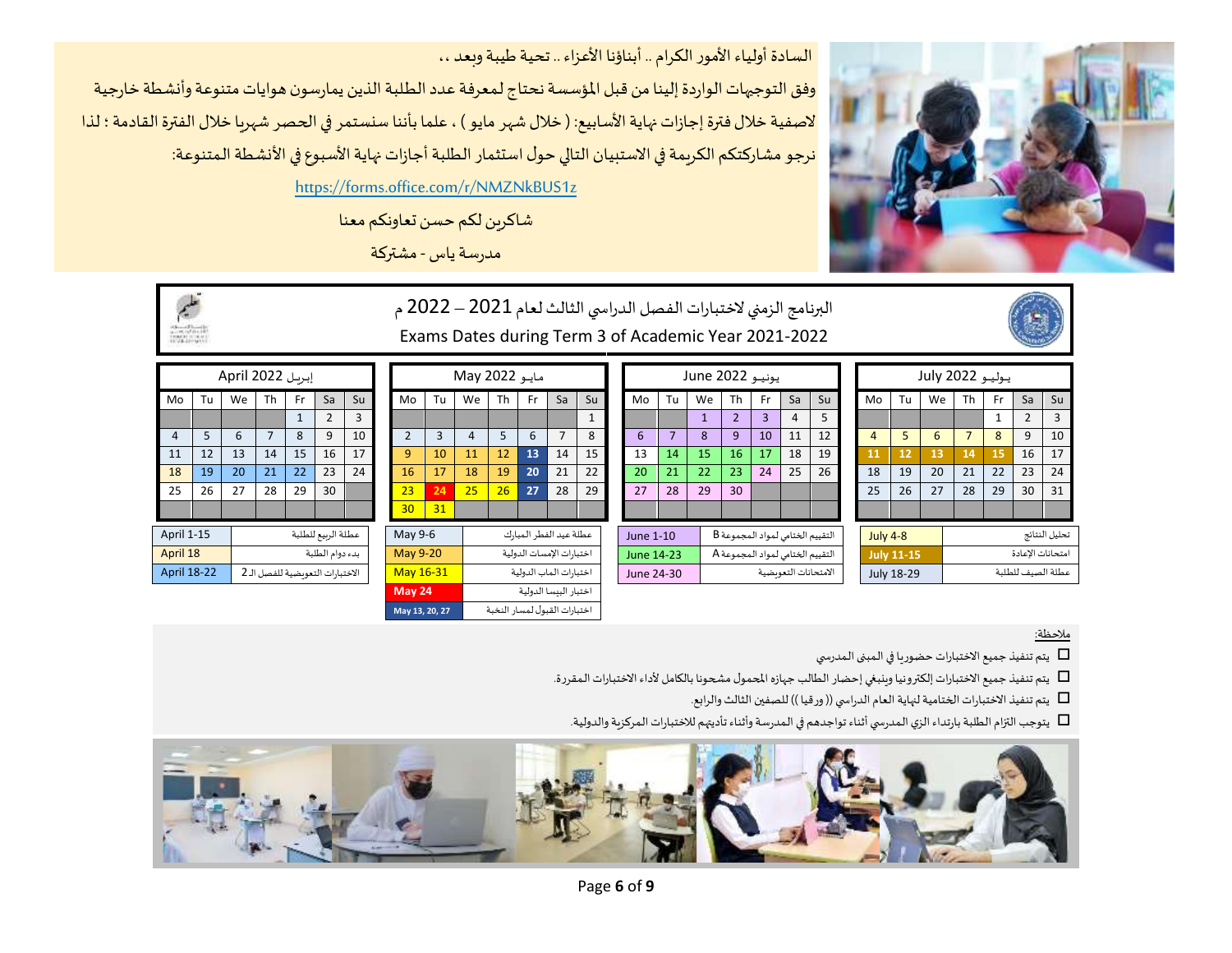



**15 May 2022 15 مايو 2022**

Dear Parents,

The Yas School administration and staff extends warm regards to you and your family and do hope you are staying safe.

We are writing to inform you about your child(s) involvement in the second round of the Measure of Academic Progress (MAP) Exam, which is a formative international assessment that will be implemented by the Emirates School Establishment (ESE).

The purpose of the MAP exam is to provide students and teachers with a longitudinal formative and personalized data that will identify specific areas for growth in mathematics. Yas students in **Grades 5 to Grade 10** will **sit for the second phase of the exam from 17 May 2022 to 3 June 2022.** There is no revision or preparation required for the MAP exam. Yas school administration and staff will familiarize students with testing equipment (computer) and protocols, and administer the online exam to students during the school day.

A clear timetable will be sent to you prior to the examination date for each class. **All** students will be required to attend school on the specific day that is assigned to their class and **present a Green AL-Hosan App.** It is imperative that all students sit for the exam, as it will provide them with knowledge regarding their mathematical abilities and allow teachers to provide strategies for each child's improvement.

We are much appreciative of your efforts in supporting teaching and learning at Yas School.

Warm Regards. Yas School Administration **السادة أولياءاألمورالكرام** 

**تتقدم إدارةمدرسةياس إليكم بالشكروالتقديرلجهودكم املخلصة وتعاونكم الدائم معنا في دعم العملية التعليمية ألبنائنا الطلبة،ونرجوأن تصلكم هذهالرسالةوأنتم تتمتعون بموفورالصحةوالعافية.** 

**هذاونحيطكم علما بأن طـلبةالحلقةالثانيةوالثالثة)من الصف الخامس وحتىالصف العاشر( سيشاركون للمرة الثانية في اختبار قياس التقدم األكاديمي (MAP (وهوتقييم دوليتكويني سيتم تنفيذهبواسطةمؤسسةاإلماراتللتعليم الـمدرس ي.**

**والهدف من هذا االختبار هوتزويد الطـلبةوأولياءأمورهم و أعضاءالهيئةالتدريسيةببيانات تكوينية وشخصية تحدد مجاالت معينة للنمو لدى الطـلبة في مادة الرياضيات.** 

**ً**سيخضع طلبة مدرسة ياس في الصفوف من الخامس وحتى الصف العاشر للامتحان اعتبارًا من يوم الثلاثاء الموافق 17 **مايو 2022 ولغاية 3 يونيو 2022 م . و ال يتطــلب أداء هذا االختبار إلعداد مسبق أو مراجعات ، حيثأنهاستقيس املهارات التراكمية لدى الطلبة في مادة الرياضيات.** 

**ستقوم إدارةاملدرسةوالهيئةالتدريسيةبتعريف الطـلبةبأدوات االختبار ومتطـــلباته )الحاسوب( والبروتوكوالت الخاصة بأداء هذا االختبار عبر اإل نترنتخالل اليوم الدراس يوأثناء حصة مادة الرياضيات.** 

**ً**سيتم إرسال جدول زمني للامتحان لكل فصل. ويتطـلب إجراء جميع الطلبة هذا الاختبار حضوريًا في المبنى المدرسي في **اليوم املحدد لفصلهم و عليهيجبحضورهم إلىالـمدرسةوإبرازهم نظام الـمروراالخضرمن تطبيق الحصن فيورقة مطبوعة.**

**من الضروري مشاركة جميع الطــلبةفي هذا االختبار وعدم تخلفهم وتغيبهم عن أداء االختبار، حيث سيوفر لهم الـمعرفة ُ**والبيانات الدقيقة لقدراتهم الرباضية ومهاراتهم الحسابية في مجالات متنوعة في مادة الرباضيات، كما سيُعين المعلمين **على تقديم استراتيجيات تدعم الطــلبة وتسهم في تحسين مستو ياتهم في مادة الرياضيات.** 

> **نقدر جهودكم في دعم عمليتي التعليم والتعلم فيمدرسةياس مع خالص الشكر والتقدير /إدارةمدرسةياس )مشتركة(**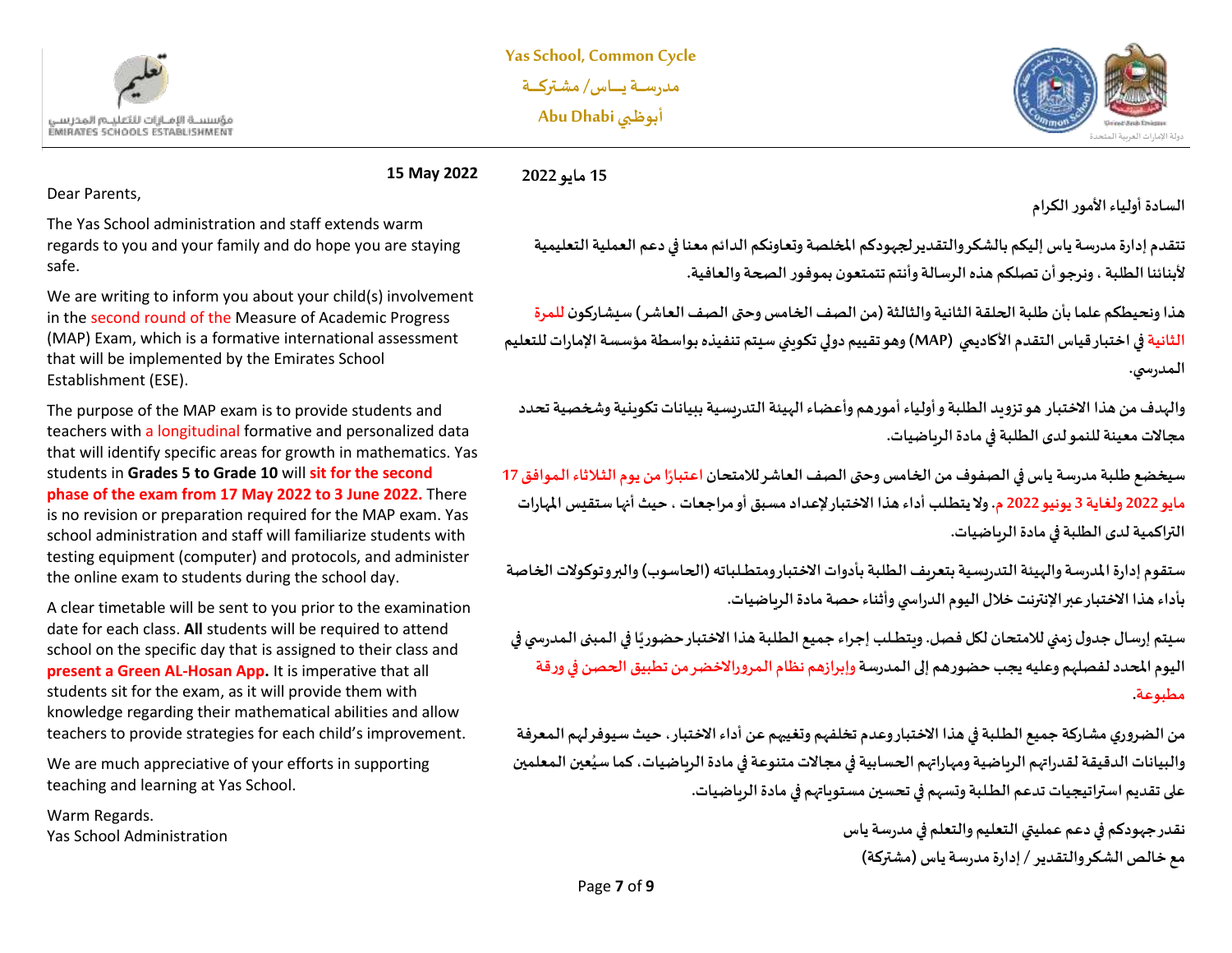





# **Week 2 (Lab1-Girls)**

|           | <b>Morning Message</b><br>$7:50 - 8:00$ | $\mathbf{1}$<br>$8:00 - 8:45$ | $\overline{2}$<br>$8:45 - 9:30$ | $\overline{\mathbf{3}}$<br>$9:30 - 10:15$ | <b>Break 1</b><br>$10:15 - 10:30$ | $\overline{\mathbf{4}}$<br>$10:30 - 11:15$ | 5<br>$11:15 - 12:00$ | $6\phantom{1}$<br>$12:00 - 12:45$ | <b>Break 2</b><br>$12:45 - 13:00$ | $\overline{\mathbf{z}}$<br>$13:00 - 13:45$ | 8<br>$13:45 - 14:30$ |
|-----------|-----------------------------------------|-------------------------------|---------------------------------|-------------------------------------------|-----------------------------------|--------------------------------------------|----------------------|-----------------------------------|-----------------------------------|--------------------------------------------|----------------------|
| Mo        |                                         |                               |                                 | <b>8C</b>                                 |                                   |                                            | 9C/K                 |                                   |                                   |                                            | $10C+10J$            |
| Tu        |                                         |                               |                                 | <b>8D</b>                                 |                                   |                                            | 9H                   |                                   |                                   |                                            | <b>10F</b>           |
| We        |                                         |                               |                                 | <b>9D</b>                                 |                                   |                                            |                      | <b>8G</b>                         |                                   | 91                                         |                      |
| <b>Th</b> |                                         |                               |                                 | <b>10D</b>                                |                                   |                                            | 5F                   |                                   |                                   | 6B (boys)                                  |                      |
| Fr        |                                         |                               |                                 |                                           |                                   |                                            |                      |                                   |                                   |                                            |                      |